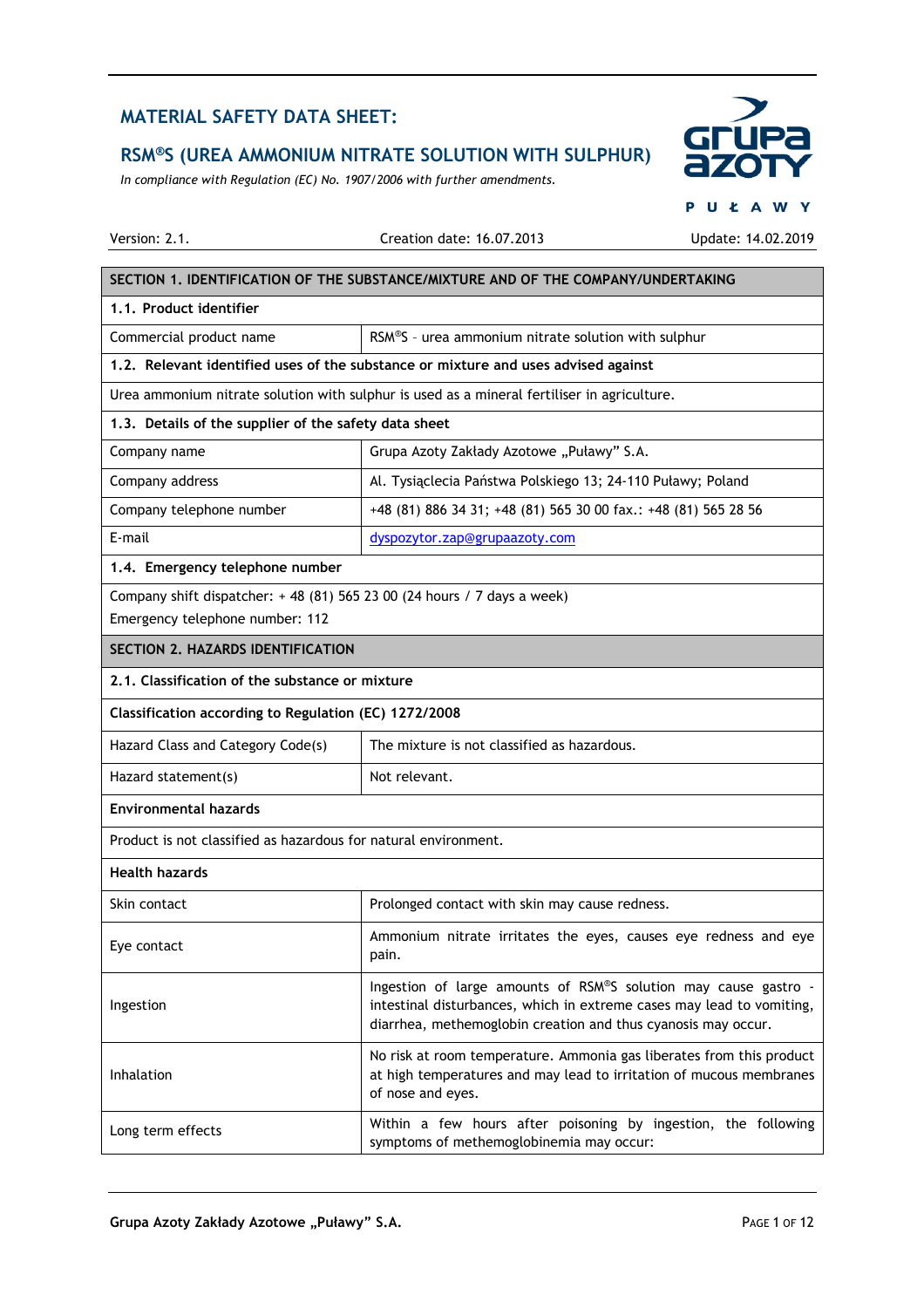# **RSM®S (UREA AMMONIUM NITRATE SOLUTION WITH SULPHUR)**

*In compliance with Regulation (EC) No. 1907/2006 with further amendments.*



|                                                                                         |                                                                                    | P                                                  | UŁAWY                  |  |
|-----------------------------------------------------------------------------------------|------------------------------------------------------------------------------------|----------------------------------------------------|------------------------|--|
| Version: 2.1.                                                                           | Creation date: 16.07.2013                                                          |                                                    | Update: 18.01.2019     |  |
|                                                                                         | - headache and dizziness,                                                          |                                                    |                        |  |
|                                                                                         | - nausea and vomiting,                                                             |                                                    |                        |  |
|                                                                                         | - psycho-motor agitation, anxiety and stupefaction,                                |                                                    |                        |  |
|                                                                                         | - weakness, exhaustion and physical effort intolerance,                            |                                                    |                        |  |
|                                                                                         | - dyspnoea,                                                                        |                                                    |                        |  |
|                                                                                         | - chest pain,                                                                      |                                                    |                        |  |
|                                                                                         | - sleepiness,                                                                      |                                                    |                        |  |
|                                                                                         |                                                                                    | - fainting,                                        |                        |  |
|                                                                                         | - cardiac dysrhythmia,                                                             |                                                    |                        |  |
| - cyanosis.                                                                             |                                                                                    |                                                    |                        |  |
| Adverse physicochemical effects<br>Not dangerous due to its physicochemical properties. |                                                                                    |                                                    |                        |  |
| 2.2. Label elements                                                                     |                                                                                    |                                                    |                        |  |
| Hazard pictogram(s)                                                                     | Not relevant.                                                                      |                                                    |                        |  |
| Signal Word                                                                             | Not relevant.                                                                      |                                                    |                        |  |
| Hazard statement(s)                                                                     | Not relevant.                                                                      |                                                    |                        |  |
| Precautionary statement(s)                                                              | Not relevant.                                                                      |                                                    |                        |  |
| 2.3. Other hazards                                                                      |                                                                                    |                                                    |                        |  |
| None of the components of the mixture is classified as PBT or vPvB.                     |                                                                                    |                                                    |                        |  |
| SECTION 3. COMPOSITION/INFORMATION ON INGREDIENTS                                       |                                                                                    |                                                    |                        |  |
| 3.1. Substance                                                                          |                                                                                    |                                                    |                        |  |
| Not relevant.                                                                           |                                                                                    |                                                    |                        |  |
| 3.2. Mixtures                                                                           |                                                                                    |                                                    |                        |  |
| Product identifier                                                                      | RSM®S - urea ammonium nitrate solution with sulphur.                               |                                                    |                        |  |
| Classification in accordance with Regulation (EC) 1272/2008                             |                                                                                    |                                                    |                        |  |
|                                                                                         |                                                                                    |                                                    |                        |  |
| Chemical<br>Concen<br>tration<br>name                                                   | EC<br>Registration number<br>Number                                                | <b>Hazard Class and</b><br><b>Category Code(s)</b> | Hazard<br>statement(s) |  |
| Ammonium<br>23%                                                                         | 229-347-8<br>01-2119490981-27-0025                                                 | Oxid. Solid 3                                      | H272                   |  |
| nitrate (V)                                                                             |                                                                                    | Eye Irrit. 2                                       | H319                   |  |
| 33%<br>Urea                                                                             | 200-315-5<br>01-2119463277-33-0025                                                 | Not relevant                                       | Not relevant           |  |
| Ammonium<br>13%<br>sulphate (VI)                                                        | 7783-20-2<br>01-2119455044-46-0011                                                 | Not relevant                                       | Not relevant           |  |
|                                                                                         | Full text of Hazard statements mentioned in this Section are listed in Section 16. |                                                    |                        |  |
| <b>SECTION 4. FIRST AID MEASURES</b>                                                    |                                                                                    |                                                    |                        |  |
|                                                                                         |                                                                                    |                                                    |                        |  |

**4.1. Description of first aid measures**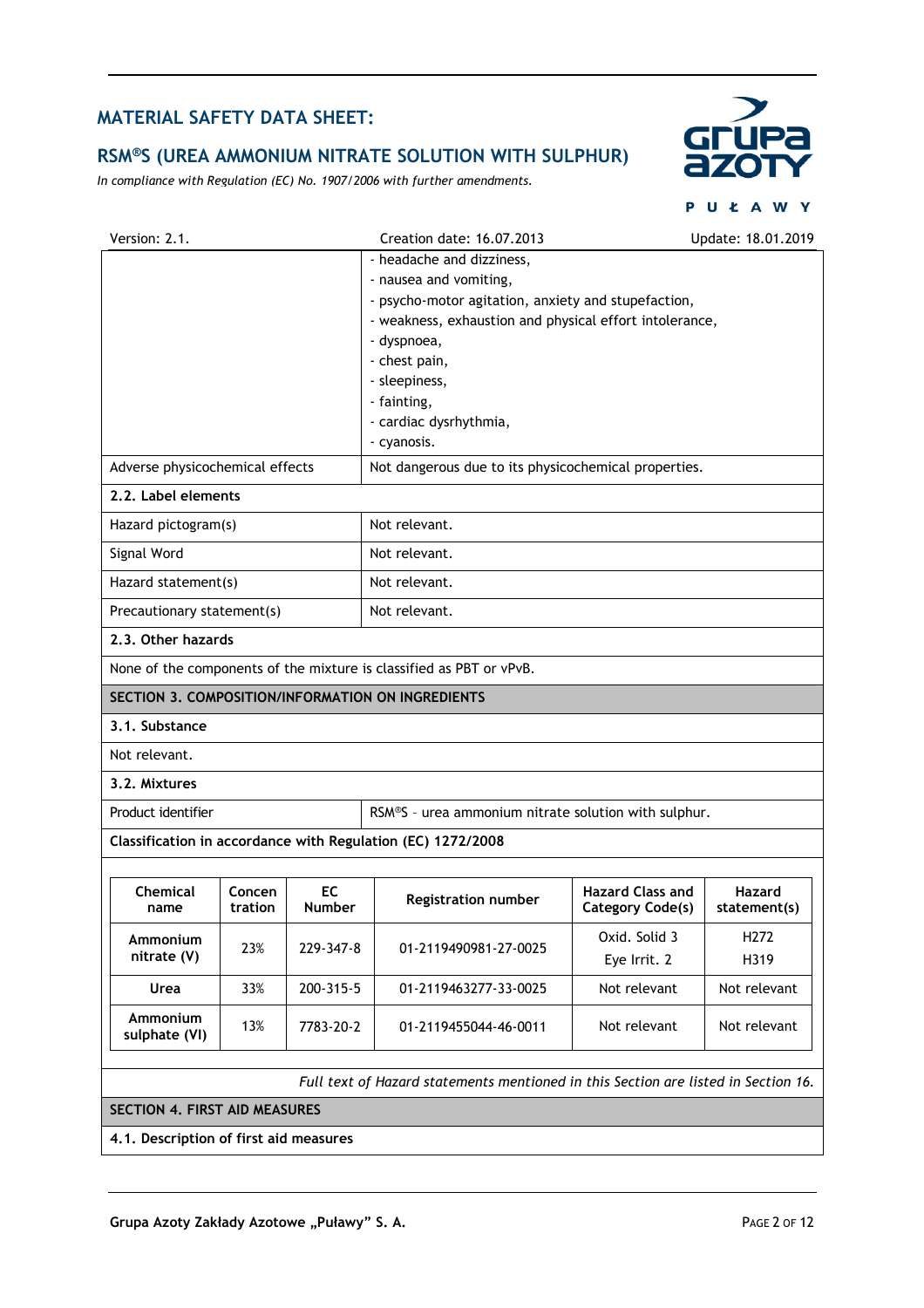#### **RSM®S (UREA AMMONIUM NITRATE SOLUTION WITH SULPHUR)**

*In compliance with Regulation (EC) No. 1907/2006 with further amendments.*



**PUŁAWY** 

| Version: 2.1.                                                    | Creation date: 16.07.2013                                                                                                                                                                                                                                                                                                                                          | Update: 18.01.2019 |
|------------------------------------------------------------------|--------------------------------------------------------------------------------------------------------------------------------------------------------------------------------------------------------------------------------------------------------------------------------------------------------------------------------------------------------------------|--------------------|
| General                                                          | Provide sufficient general ventilation. Installation of safety showers<br>and eyewash stations is recommended at workplace.                                                                                                                                                                                                                                        |                    |
| <b>Inhalation</b>                                                | Remove victim from the area of exposure to fresh air. Obtain medical<br>attention if symptoms of poisoning occur.                                                                                                                                                                                                                                                  |                    |
| Ingestion                                                        | If swallowed, give plenty of water to drink. Do not induce vomiting.<br>Ingestion of small amount of RSM®S solution usually does not cause<br>intoxication. Swallowing larger amounts of this fertiliser can cause<br>gastro - intestinal disturbances and methemoglobin creation. In some<br>cases low blood pressure is also observed. Obtain medical attention. |                    |
| Skin contact                                                     | Remove contaminated clothing and shoes. Wash contaminated skin<br>with plenty of water. Get medical advice if symptoms of irritation<br>occur.                                                                                                                                                                                                                     |                    |
| Eye contact                                                      | Flush eyes with plenty of water for about 15 minutes. Avoid strong<br>water stream due to the risk of mechanical damage to cornea. Obtain<br>medical assistance.                                                                                                                                                                                                   |                    |
| 4.2. Most important symptoms and effects, both acute and delayed |                                                                                                                                                                                                                                                                                                                                                                    |                    |
|                                                                  | In the event of intake by ingestion, methemoglobinemia may occur with the following symptoms: headache,                                                                                                                                                                                                                                                            |                    |

gestion, methemoglobinemia may occur with the following pressure drop, cardiac arrhythmias, dyspnoea and weakness. When 15% of hemoglobin converts to methemoglobin, cyanosis may occur.

#### **4.3. Indication of any immediate medical attention and special treatment needed**

Medical personnel ought to diagnose and possibly introduce treatment for methemoglobinemia.

#### **SECTION 5. FIREFIGHTING MEASURES**

#### **5.1. Extinguishing media**

| Suitable extinguishing media   | Not flammable mixture. In case of fire use extinguishing media<br>appropriate to the material on fire. |
|--------------------------------|--------------------------------------------------------------------------------------------------------|
| Unsuitable extinguishing media | Do not use foam and dry chemical extinguishers.                                                        |

#### **5.2. Special hazards arising from the substance or mixture**

Not flammable mixture. In case of fire, the fertiliser may produce hazardous decomposition products such as nitrogen oxides  $NO_x$ , ammonia (NH<sub>3</sub>), carbon dioxide (CO<sub>2</sub>) and sulphur oxide SO<sub>2</sub>. Avoid spill on combustible materials e.g. straw, hay, excelsior, grease, paper, wood, etc. In case of spillage on such materials, flush them intensively with water.

#### **5.3. Advice for firefighters**

Wear protective clothing and selfcontained breathing apparatus. Put out the fire from a safe distance. Cool area with water to prevent fire spreading.

#### **SECTION 6. ACCIDENTAL RELEASE MEASURES**

#### **6.1. Personal precautions, protective equipment and emergency procedures**

**For non-emergency personnel**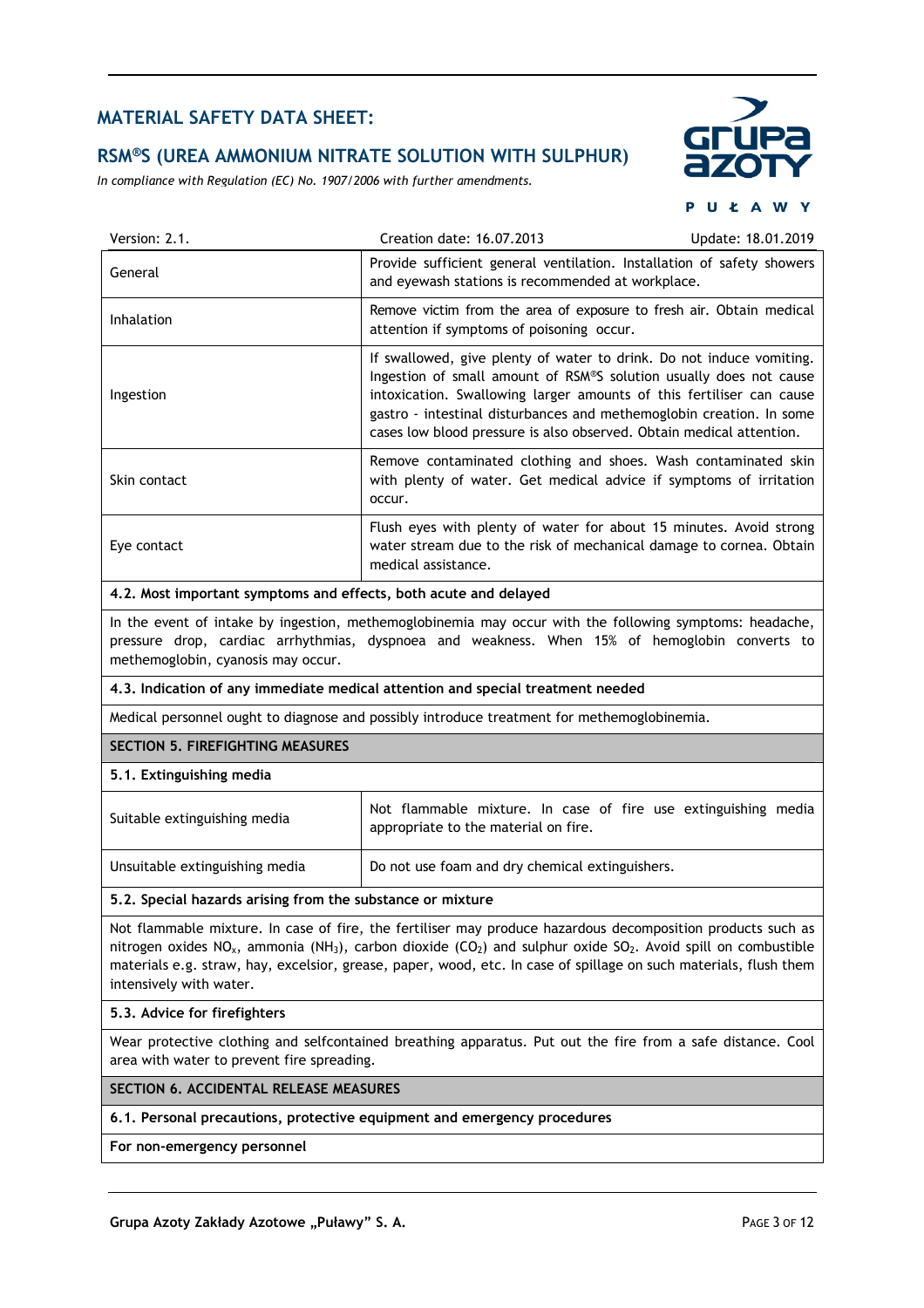#### **RSM®S (UREA AMMONIUM NITRATE SOLUTION WITH SULPHUR)**

*In compliance with Regulation (EC) No. 1907/2006 with further amendments.*



|                                                                                                                                                                                                                                                                                                  | UŁAWY                                                                                                                                                                                                                                                                                                                                                                                                                                                                                                                                                 |  |  |  |
|--------------------------------------------------------------------------------------------------------------------------------------------------------------------------------------------------------------------------------------------------------------------------------------------------|-------------------------------------------------------------------------------------------------------------------------------------------------------------------------------------------------------------------------------------------------------------------------------------------------------------------------------------------------------------------------------------------------------------------------------------------------------------------------------------------------------------------------------------------------------|--|--|--|
| Creation date: 16.07.2013                                                                                                                                                                                                                                                                        | Update: 18.01.2019                                                                                                                                                                                                                                                                                                                                                                                                                                                                                                                                    |  |  |  |
| Depending on exposure route wear:                                                                                                                                                                                                                                                                |                                                                                                                                                                                                                                                                                                                                                                                                                                                                                                                                                       |  |  |  |
| $\bullet$                                                                                                                                                                                                                                                                                        |                                                                                                                                                                                                                                                                                                                                                                                                                                                                                                                                                       |  |  |  |
| standards,                                                                                                                                                                                                                                                                                       |                                                                                                                                                                                                                                                                                                                                                                                                                                                                                                                                                       |  |  |  |
| $\bullet$                                                                                                                                                                                                                                                                                        |                                                                                                                                                                                                                                                                                                                                                                                                                                                                                                                                                       |  |  |  |
| Not relevant.                                                                                                                                                                                                                                                                                    |                                                                                                                                                                                                                                                                                                                                                                                                                                                                                                                                                       |  |  |  |
|                                                                                                                                                                                                                                                                                                  |                                                                                                                                                                                                                                                                                                                                                                                                                                                                                                                                                       |  |  |  |
| Wear protective clothing, protective gloves, protective goggles.                                                                                                                                                                                                                                 |                                                                                                                                                                                                                                                                                                                                                                                                                                                                                                                                                       |  |  |  |
|                                                                                                                                                                                                                                                                                                  |                                                                                                                                                                                                                                                                                                                                                                                                                                                                                                                                                       |  |  |  |
| Avoid contamination of drains and watercourses with large amounts of the product. In case of large spillage<br>inform appropriate authorities. Dispose in accordance with national and local environmental regulations.                                                                          |                                                                                                                                                                                                                                                                                                                                                                                                                                                                                                                                                       |  |  |  |
| 6.3. Methods and material for containment and cleaning up                                                                                                                                                                                                                                        |                                                                                                                                                                                                                                                                                                                                                                                                                                                                                                                                                       |  |  |  |
|                                                                                                                                                                                                                                                                                                  |                                                                                                                                                                                                                                                                                                                                                                                                                                                                                                                                                       |  |  |  |
| utilization.                                                                                                                                                                                                                                                                                     |                                                                                                                                                                                                                                                                                                                                                                                                                                                                                                                                                       |  |  |  |
| and dilute the spill by intense watering.                                                                                                                                                                                                                                                        |                                                                                                                                                                                                                                                                                                                                                                                                                                                                                                                                                       |  |  |  |
|                                                                                                                                                                                                                                                                                                  |                                                                                                                                                                                                                                                                                                                                                                                                                                                                                                                                                       |  |  |  |
|                                                                                                                                                                                                                                                                                                  |                                                                                                                                                                                                                                                                                                                                                                                                                                                                                                                                                       |  |  |  |
|                                                                                                                                                                                                                                                                                                  |                                                                                                                                                                                                                                                                                                                                                                                                                                                                                                                                                       |  |  |  |
|                                                                                                                                                                                                                                                                                                  |                                                                                                                                                                                                                                                                                                                                                                                                                                                                                                                                                       |  |  |  |
| Stable and non-volatile mixture if stored under normal ambient conditions. Handle with care in accordance<br>with good industrial hygiene and safety practice (wear suitable protective gloves). Avoid inhalation of vapours,<br>contamination of skin and eyes. Protect from high temperatures. |                                                                                                                                                                                                                                                                                                                                                                                                                                                                                                                                                       |  |  |  |
|                                                                                                                                                                                                                                                                                                  | clothing according to PN-EN ISO13688-12 standard,<br>non-permeable protective gloves according to EN 374 and EN 388<br>protective glasses or goggles according to EN 166 standard.<br>Small leak: Rinse thoroughly with plenty of water.<br>Large leak: Absorb with non - combustible absorbing agent, then<br>sweep it up and place in appropriate waste containers for further<br>In case of leakage from storage containers, neutralize affected areas<br>Note: see section 8 for personal protective equipment and section 13 for waste disposal. |  |  |  |

#### **7.2. Conditions for safe storage, including any incompatibilities**

RSM®S solution should be stored in tightly closed tanks/containers equipped with venting. Tanks/containers with the product should be made of steel or plastic or concrete properly protected against leakages. Nonferrous metals and their alloys are forbidden. Pumps and pipelines used for transportation of RSM®S should be made of product resistant materials i.e.: steel or polymers. Tanks/containers with RSM®S solution should be clearly labeled to indicate contents. Every storage area should be equipped with relevant instruction manuals. Storage temperature of RSM®S solution should be higher than its crystallization temperature i.e. (–7)°C. Water, which can evaporate during long-term storage, must be completed to its original level.

 *Note: See section 9 for chemical and physical properties.* 

#### **7.3. Specific end use(s)**

Not relevant.

#### **SECTION 8. EXPOSURE CONTROLS/PERSONAL PROTECTION**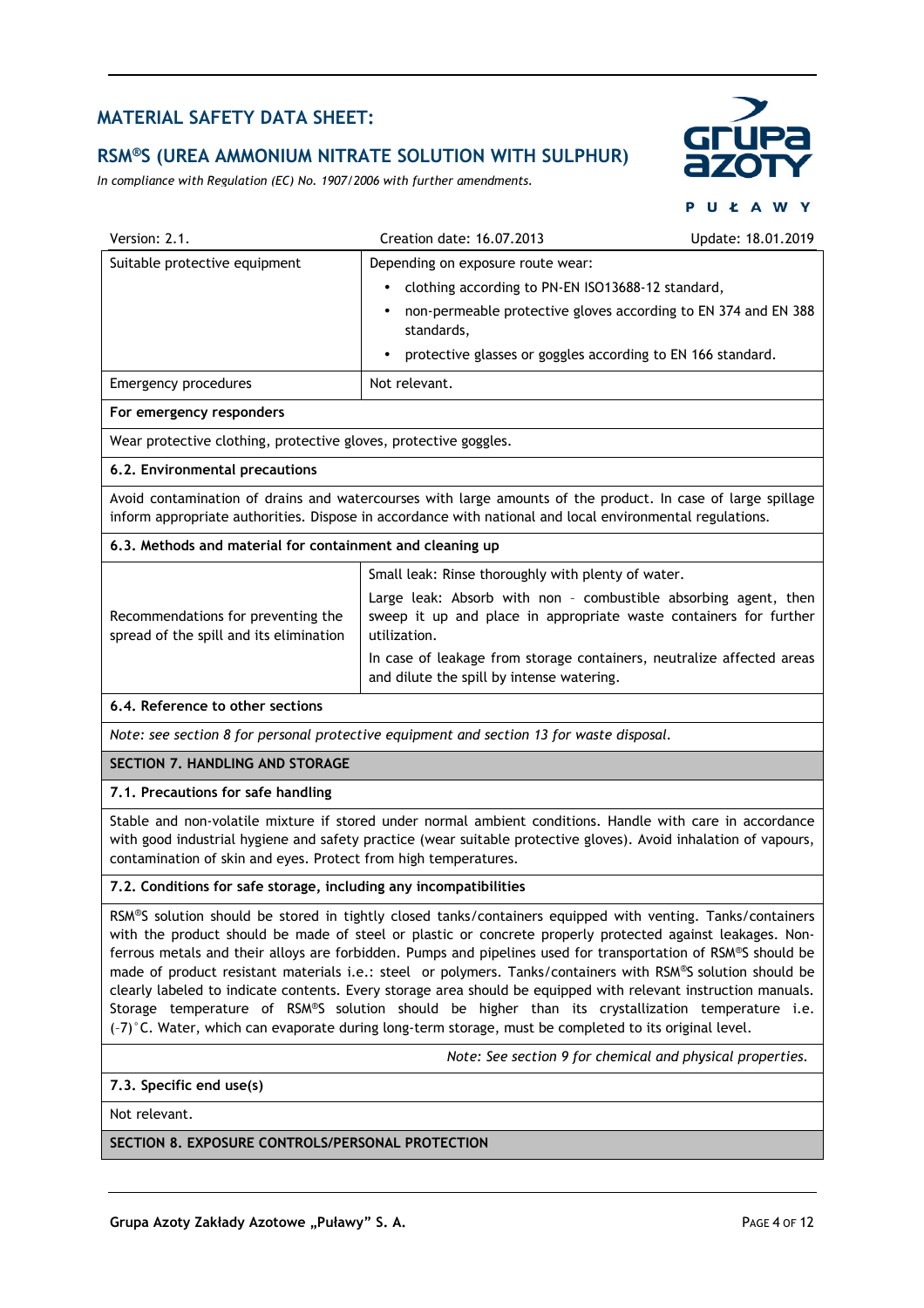# **RSM®S (UREA AMMONIUM NITRATE SOLUTION WITH SULPHUR)**

*In compliance with Regulation (EC) No. 1907/2006 with further amendments.*



|                                                  |                        |                            | PUŁAWY                         |  |
|--------------------------------------------------|------------------------|----------------------------|--------------------------------|--|
| Version: 2.1.                                    |                        | Creation date: 16.07.2013  | Update: 18.01.2019             |  |
| 8.1. Control parameters                          |                        |                            |                                |  |
| Indicative occupational exposure limit<br>values | Not established        |                            |                                |  |
| Biological limit values                          | Not established        |                            |                                |  |
| DNEL: Ammonium nitrate (for workers)             |                        |                            |                                |  |
|                                                  |                        |                            |                                |  |
| Chronic toxicity; systemic effects               |                        | Exposure route: dermal     | DNEL: 21.3 mg/kg bw./day       |  |
| Chronic toxicity; systemic effects               |                        | Exposure route: inhalation | DNEL: 37.6 mg/m <sup>3</sup>   |  |
| <b>DNEL: Urea (for workers)</b>                  |                        |                            |                                |  |
|                                                  |                        |                            |                                |  |
| Acute toxicity; systemic effects                 |                        | Exposure route: dermal     | DNEL: 580 mg/kg bw./day        |  |
| Acute toxicity; systemic effects                 |                        | Exposure route: inhalation | DNEL: 292 mg/m <sup>3</sup>    |  |
| Chronic toxicity; systemic effects               | Exposure route: dermal |                            | DNEL: 580 mg/kg bw./day        |  |
| Chronic toxicity; systemic effects               |                        | Exposure route: inhalation | DNEL: 292 mg/m <sup>3</sup>    |  |
| DNEL: Ammonium sulphate (for workers)            |                        |                            |                                |  |
| Chronic toxicity; systemic effects               |                        | Exposure route: dermal     | DNEL: 42.667 mg/kg bw./day     |  |
| Chronic toxicity; systemic effects               |                        | Exposure route: inhalation | DNEL: 11.167 mg/m <sup>3</sup> |  |
|                                                  |                        |                            |                                |  |
| <b>PNEC: Ammonium nitrate</b>                    |                        |                            |                                |  |
| Freshwater                                       |                        | $0.45$ mg/l                |                                |  |
| Marine water                                     |                        | $0.45$ mg/l                |                                |  |
| Accidental release                               |                        | $4.5$ mg/l                 |                                |  |
| <b>STP</b>                                       |                        | $18$ mg/l                  |                                |  |
|                                                  |                        |                            |                                |  |
| <b>PNEC: Urea</b>                                |                        |                            |                                |  |
| Freshwater                                       |                        | $0.047$ mg/l               |                                |  |
| <b>PNEC: Ammonium sulphate</b>                   |                        |                            |                                |  |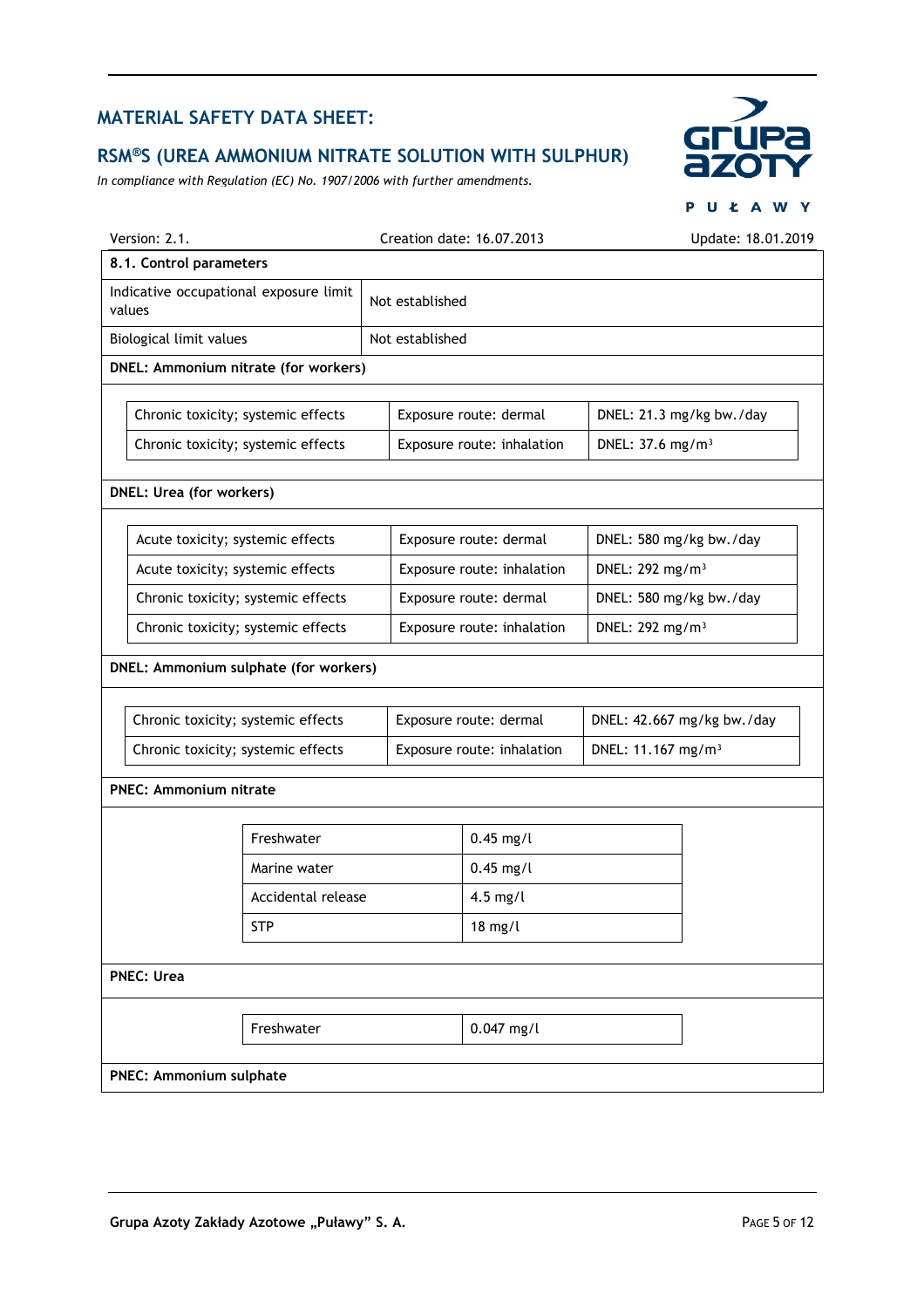# **RSM®S (UREA AMMONIUM NITRATE SOLUTION WITH SULPHUR)**

*In compliance with Regulation (EC) No. 1907/2006 with further amendments.*



PUŁAWY

| Version: 2.1.                                              |              | Creation date: 16.07.2013               |                                                                                                                                  | Update: 18.01.2019 |  |
|------------------------------------------------------------|--------------|-----------------------------------------|----------------------------------------------------------------------------------------------------------------------------------|--------------------|--|
|                                                            | Freshwater   |                                         | $0.312$ mg/l                                                                                                                     |                    |  |
|                                                            | Marine water |                                         | $0.0312$ mg/l                                                                                                                    |                    |  |
|                                                            | Soil         |                                         | 62.6 mg/kg of soil                                                                                                               |                    |  |
|                                                            | Sediment     |                                         | 0.063 mg/kg of soil                                                                                                              |                    |  |
|                                                            | <b>STP</b>   |                                         | 16.18 mg/l                                                                                                                       |                    |  |
| 8.2. Exposure controls                                     |              |                                         |                                                                                                                                  |                    |  |
| Engineering measures                                       |              | Provide general ventilation.            |                                                                                                                                  |                    |  |
|                                                            |              |                                         |                                                                                                                                  |                    |  |
| Eye protection                                             |              | standard.                               | Wear protective glasses or protective goggles according to EN 166                                                                |                    |  |
| Skin protection                                            |              |                                         | Wear clothing according to PN-EN ISO 13688-12 standard.                                                                          |                    |  |
| Hand protection                                            |              |                                         | Wear non-permeable protective gloves according to EN 374 and<br>EN 388 standards.                                                |                    |  |
| Respiratory system protection                              |              | Not required.                           |                                                                                                                                  |                    |  |
| Thermal hazards<br>Not known.                              |              |                                         |                                                                                                                                  |                    |  |
| Environmental exposure controls                            |              |                                         | Protect against contamination of municipal water and sewer systems,<br>watercourses and drains with large amount of the product. |                    |  |
| SECTION 9. PHYSICAL AND CHEMICAL PROPERTIES                |              |                                         |                                                                                                                                  |                    |  |
| 9.1. Information on basic physical and chemical properties |              |                                         |                                                                                                                                  |                    |  |
| Appearance                                                 |              | Brownish-green liquid                   |                                                                                                                                  |                    |  |
| Odour                                                      |              | Slight odour of ammonia                 |                                                                                                                                  |                    |  |
| Odour threshold                                            |              | For ammonia: $0.4-40$ mg/m <sup>3</sup> |                                                                                                                                  |                    |  |
| pH                                                         |              | $7 - 9$                                 |                                                                                                                                  |                    |  |
| Melting point/freezing point                               |              | $(-7)$ °C                               |                                                                                                                                  |                    |  |
| Initial boiling point and boiling range                    |              | $110^{\circ}$ C                         |                                                                                                                                  |                    |  |
| Flash point                                                |              |                                         | Not relevant (non-flammable mixture)                                                                                             |                    |  |
| Evaporation rate                                           |              | No data                                 |                                                                                                                                  |                    |  |
| Flammability                                               |              | Non-flammable                           |                                                                                                                                  |                    |  |
| Upper/lower explosion limits                               |              |                                         | Not relevant (non-explosive mixture)                                                                                             |                    |  |
| Vapour pressure                                            |              | $-2,0$ kPa (at 20 $^{\circ}$ C)         |                                                                                                                                  |                    |  |
| Vapour density $(air = 1)$                                 |              | No data                                 |                                                                                                                                  |                    |  |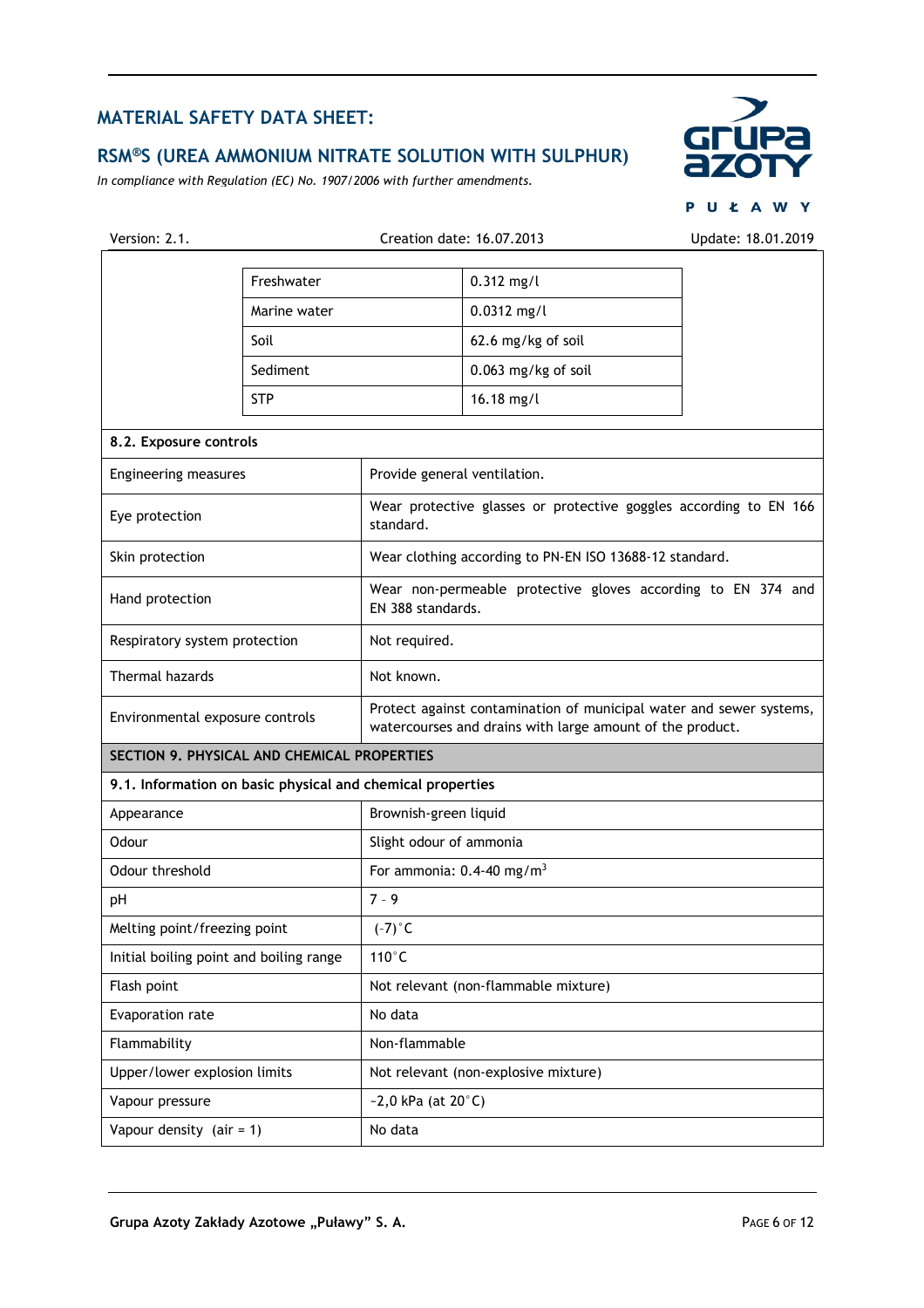## **RSM®S (UREA AMMONIUM NITRATE SOLUTION WITH SULPHUR)**

*In compliance with Regulation (EC) No. 1907/2006 with further amendments.*



|                                                                                                                            |                                                                                                                  | $U \subseteq A$ W  |
|----------------------------------------------------------------------------------------------------------------------------|------------------------------------------------------------------------------------------------------------------|--------------------|
| Version: 2.1.                                                                                                              | Creation date: 16.07.2013                                                                                        | Update: 18.01.2019 |
| Relative density                                                                                                           | 1.28 (water = $1)$                                                                                               |                    |
| Solubility                                                                                                                 | Unlimited in water                                                                                               |                    |
| Partition coefficient: n-octanol/water                                                                                     | No data                                                                                                          |                    |
| Auto-ignition temperature                                                                                                  | Not relevant (non-flammable mixture)                                                                             |                    |
| Decomposition temperature                                                                                                  | Not relevant                                                                                                     |                    |
| Viscosity                                                                                                                  | No data                                                                                                          |                    |
| Explosive properties                                                                                                       | Non-explosive mixture                                                                                            |                    |
| Oxidising properties                                                                                                       | No oxidising properties                                                                                          |                    |
| 9.2. Other information                                                                                                     |                                                                                                                  |                    |
| Not relevant.                                                                                                              |                                                                                                                  |                    |
| SECTION 10. STABILITY AND REACTIVITY                                                                                       |                                                                                                                  |                    |
| 10.1. Reactivity                                                                                                           |                                                                                                                  |                    |
|                                                                                                                            | Mixture is characterized by a low chemical reactivity under normal ambient conditions ( $p = 1013$ hPa; T-20°C). |                    |
| 10.2. Chemical stability                                                                                                   |                                                                                                                  |                    |
| Stable under normal ambient conditions ( $p = 1013$ hPa; T-20°C).                                                          |                                                                                                                  |                    |
| 10.3. Possibility of hazardous reactions                                                                                   |                                                                                                                  |                    |
| Urea contained in this mixture may react with calcium or sodium hypochlorite to produce explosive nitrogen<br>trichloride. |                                                                                                                  |                    |
| 10.4. Conditions to avoid                                                                                                  |                                                                                                                  |                    |
| Temperatures lower than crystallization temperature.                                                                       |                                                                                                                  |                    |
| 10.5. Incompatible materials                                                                                               |                                                                                                                  |                    |
| Acids, bases and reducing agents.                                                                                          |                                                                                                                  |                    |

Avoid spill on combustible materials e.g. straw, hay (except spraying stubbles), excelsior, grease, paper, wood, etc.

#### **10.6. Hazardous decomposition products**

Nitrogen oxides (NO<sub>x</sub>), ammonia (NH<sub>3</sub>), carbon dioxide (CO<sub>2</sub>), sulphur oxides (SO<sub>x</sub>).

**SECTION 11. TOXICOLOGICAL INFORMATION** 

**11.1. Information on toxicological effects**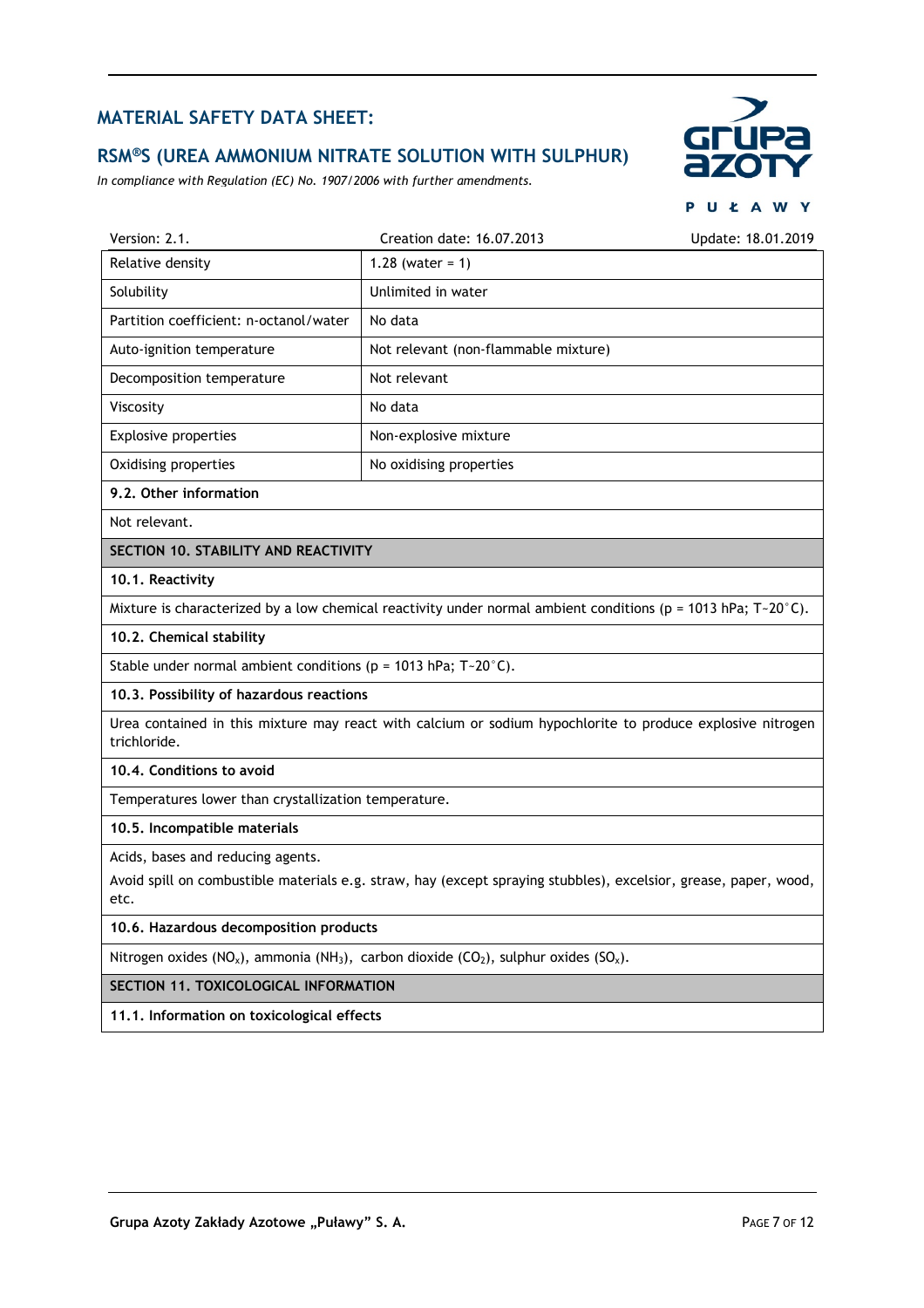## **RSM®S (UREA AMMONIUM NITRATE SOLUTION WITH SULPHUR)**

*In compliance with Regulation (EC) No. 1907/2006 with further amendments.*



PUŁAWY

| Version: 2.1.                                                                              |                                                                                                                                                                                                                                                                             | Creation date: 16.07.2013                               |                                                                |           | Update: 18.01.2019        |
|--------------------------------------------------------------------------------------------|-----------------------------------------------------------------------------------------------------------------------------------------------------------------------------------------------------------------------------------------------------------------------------|---------------------------------------------------------|----------------------------------------------------------------|-----------|---------------------------|
|                                                                                            | Ingredient<br>name                                                                                                                                                                                                                                                          |                                                         | Route                                                          | Specie(s) | Result                    |
| Acute toxicity                                                                             |                                                                                                                                                                                                                                                                             | Ammonium                                                | Ingestion                                                      | rat       | $LD_{50} > 2000$<br>mg/kg |
|                                                                                            |                                                                                                                                                                                                                                                                             | nitrate<br>(100%)                                       | Skin contact                                                   | rat       | $LD_{50} > 5000$<br>mg/kg |
| Skin corrosion/irritation                                                                  |                                                                                                                                                                                                                                                                             | Components of the mixture do not cause skin irritation. |                                                                |           |                           |
| Serious eye damage/irritation                                                              |                                                                                                                                                                                                                                                                             | Mixture does not cause eye irritation.                  |                                                                |           |                           |
| Respiratory or skin sensitisation                                                          |                                                                                                                                                                                                                                                                             |                                                         | No respiratory or skin sensitization.                          |           |                           |
| Germ cell mutagenicity                                                                     |                                                                                                                                                                                                                                                                             |                                                         | There is no evidence for genotoxicity.                         |           |                           |
| Carcinogenicity                                                                            |                                                                                                                                                                                                                                                                             |                                                         | There is no evidence for carcinogenicity.                      |           |                           |
| Reproductive toxicity                                                                      |                                                                                                                                                                                                                                                                             |                                                         | There is no evidence for reproductive toxicity.                |           |                           |
| STOT (Specific target organ<br>Toxicity) - single exposure                                 |                                                                                                                                                                                                                                                                             | Not observed.                                           |                                                                |           |                           |
| STOT-repeated exposure                                                                     |                                                                                                                                                                                                                                                                             | Not observed.                                           |                                                                |           |                           |
| Aspiration hazard                                                                          | There is no evidence for aspiration hazards.                                                                                                                                                                                                                                |                                                         |                                                                |           |                           |
| Symptoms related to the physical, chemical and toxicological characteristics               |                                                                                                                                                                                                                                                                             |                                                         |                                                                |           |                           |
| Inhalation                                                                                 | Stable and non-volatile mixture if stored and handled under normal<br>ambient conditions. Ammonia gas liberates from this product at high<br>temperatures and may lead to irritation of mucous membranes of<br>nose and eyes.                                               |                                                         |                                                                |           |                           |
| Ingestion                                                                                  | Ingestion of large amounts of RSM®S solution may cause gastro -<br>intestinal disturbances. In extreme cases (especially in kids) these<br>observed gastro - intestinal disturbances may lead to vomiting,<br>diarrhea, methemoglobin creation and thus cyanosis may occur. |                                                         |                                                                |           |                           |
| Skin contact                                                                               |                                                                                                                                                                                                                                                                             | irritation.                                             | Prolonged and repeated contact with skin may cause temporary   |           |                           |
| Eye contact                                                                                |                                                                                                                                                                                                                                                                             |                                                         | May causes eye irritation. Eye redness and eye pain may occur. |           |                           |
| Delayed and immediate effects as well as chronic effects from short and long-term exposure |                                                                                                                                                                                                                                                                             |                                                         |                                                                |           |                           |
|                                                                                            |                                                                                                                                                                                                                                                                             |                                                         |                                                                |           |                           |

In the event of intake by ingestion, methemoglobinemia may occur with the following symptoms: headache, pressure drop, cardiac arrhythmias, dyspnoea and weakness. When 15% of hemoglobin converts to methemoglobin, cyanosis may occur.

#### **SECTION 12. ECOLOGICAL INFORMATION**

**12.1.Toxicity**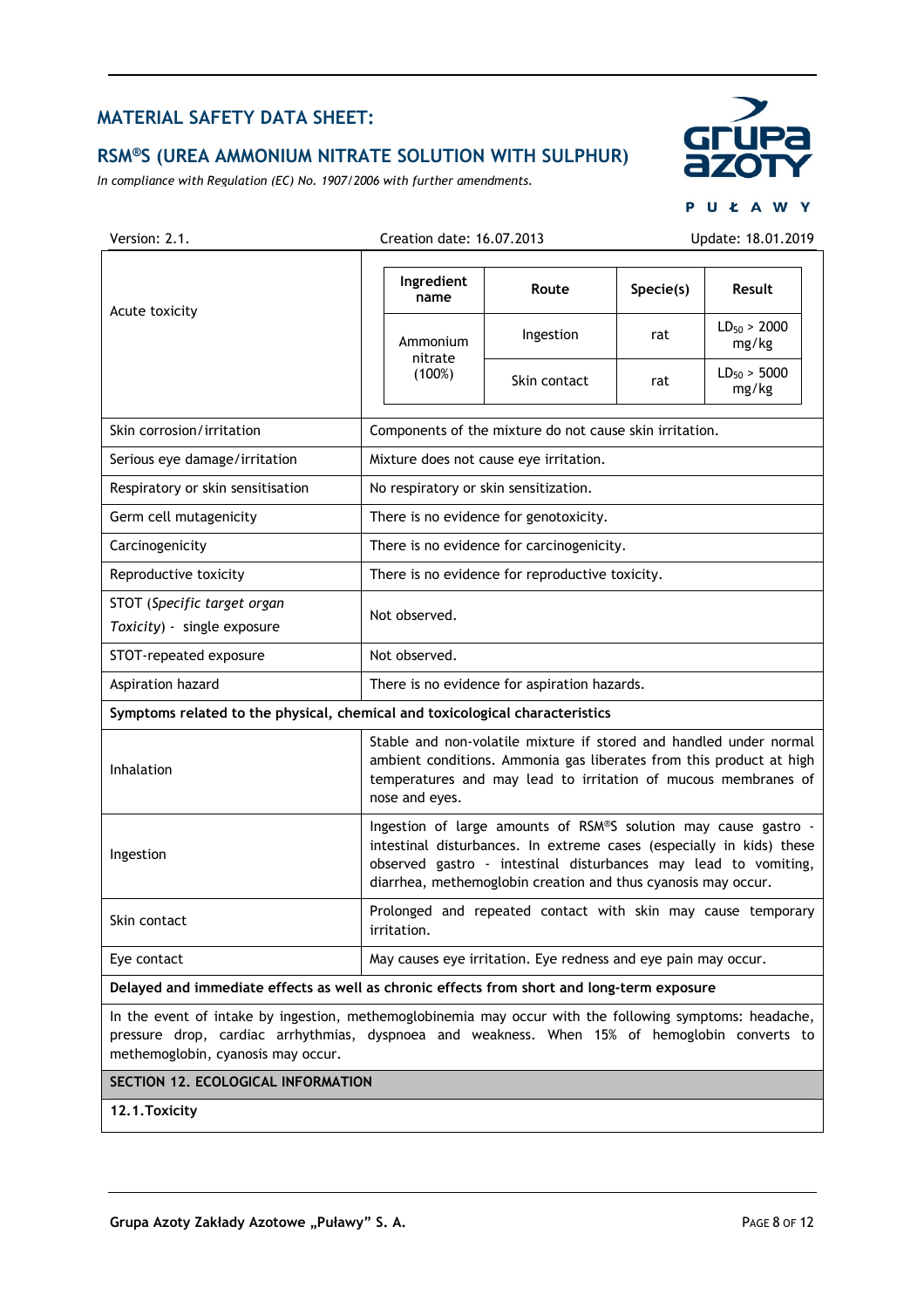# **RSM®S (UREA AMMONIUM NITRATE SOLUTION WITH SULPHUR)**

*In compliance with Regulation (EC) No. 1907/2006 with further amendments.*



PUŁAWY

| Version: 2.1.       |                                                                                                                      | Creation date: 16.07.2013                                                                  | Update: 18.01.2019                                                                                                                                                                                                    |
|---------------------|----------------------------------------------------------------------------------------------------------------------|--------------------------------------------------------------------------------------------|-----------------------------------------------------------------------------------------------------------------------------------------------------------------------------------------------------------------------|
| Acute toxicity      |                                                                                                                      |                                                                                            |                                                                                                                                                                                                                       |
|                     | Ingredient name                                                                                                      | <b>Test</b>                                                                                | Result                                                                                                                                                                                                                |
|                     | Ammonium nitrate (V)<br>(100%)                                                                                       | Freshwater fish                                                                            | $LC_{50}$ (48 h): 447 mg/l                                                                                                                                                                                            |
|                     | 12.2. Persistence and degradability                                                                                  |                                                                                            |                                                                                                                                                                                                                       |
|                     | sulphate need not be tested (inorganic chemical).                                                                    |                                                                                            | In accordance with the Regulation (EC) No. 1907/2006 biodegradability of ammonium nitrate and ammonium<br>Urea is a stable substance in its aqueous solution. Compound does not hydrolyze in presence of water and is |
|                     | easily biodegradable.                                                                                                |                                                                                            |                                                                                                                                                                                                                       |
|                     | 12.3. Bioaccumulative potential                                                                                      |                                                                                            |                                                                                                                                                                                                                       |
|                     | Product does not have any bioaccumulative properties.                                                                |                                                                                            |                                                                                                                                                                                                                       |
|                     | 12.4. Mobility in soil                                                                                               |                                                                                            |                                                                                                                                                                                                                       |
|                     |                                                                                                                      | Based on its physico-chemical properties the product is expected to have mobility in soil. |                                                                                                                                                                                                                       |
|                     | 12.5. Results of PBT and vPvB assessment                                                                             |                                                                                            |                                                                                                                                                                                                                       |
|                     | None of the components of the mixture is classified as PBT or vPvB.                                                  |                                                                                            |                                                                                                                                                                                                                       |
|                     | 12.6. Other adverse effects                                                                                          |                                                                                            |                                                                                                                                                                                                                       |
|                     | High concentration of nitrates in water promotes algae growth and lowers oxygen levels in water<br>(eutrophication). |                                                                                            |                                                                                                                                                                                                                       |
|                     | SECTION 13. DISPOSAL CONSIDERATIONS                                                                                  |                                                                                            |                                                                                                                                                                                                                       |
|                     | 13.1. Waste treatment methods                                                                                        |                                                                                            |                                                                                                                                                                                                                       |
|                     | Waste treatment methods                                                                                              | disposal into drains and sewers.                                                           | Reuse as a mineral fertliser or give it away for further disposal. Avoid                                                                                                                                              |
|                     | Package waste disposal                                                                                               | contractor.                                                                                | Empty containers must be handed over to a licensed waste disposal                                                                                                                                                     |
| Waste code          |                                                                                                                      | $08*$                                                                                      | 02 01 09 - Agrochemical waste other than those mentioned in 02 01                                                                                                                                                     |
| Special precautions |                                                                                                                      | See Section 7 for more details.                                                            |                                                                                                                                                                                                                       |
|                     | Relevant Community provisions                                                                                        | authorities.                                                                               | The disposal of this product and its packaging after use must conform<br>to the requirements of environment protection and regulations<br>referring to waste disposal as well as the requirements of local            |
|                     | <b>SECTION 14. TRANSPORT INFORMATION</b>                                                                             |                                                                                            |                                                                                                                                                                                                                       |
| 14.1. UN number     |                                                                                                                      |                                                                                            |                                                                                                                                                                                                                       |
| Not relevant.       |                                                                                                                      |                                                                                            |                                                                                                                                                                                                                       |
|                     | 14.2. UN proper shipping name                                                                                        |                                                                                            |                                                                                                                                                                                                                       |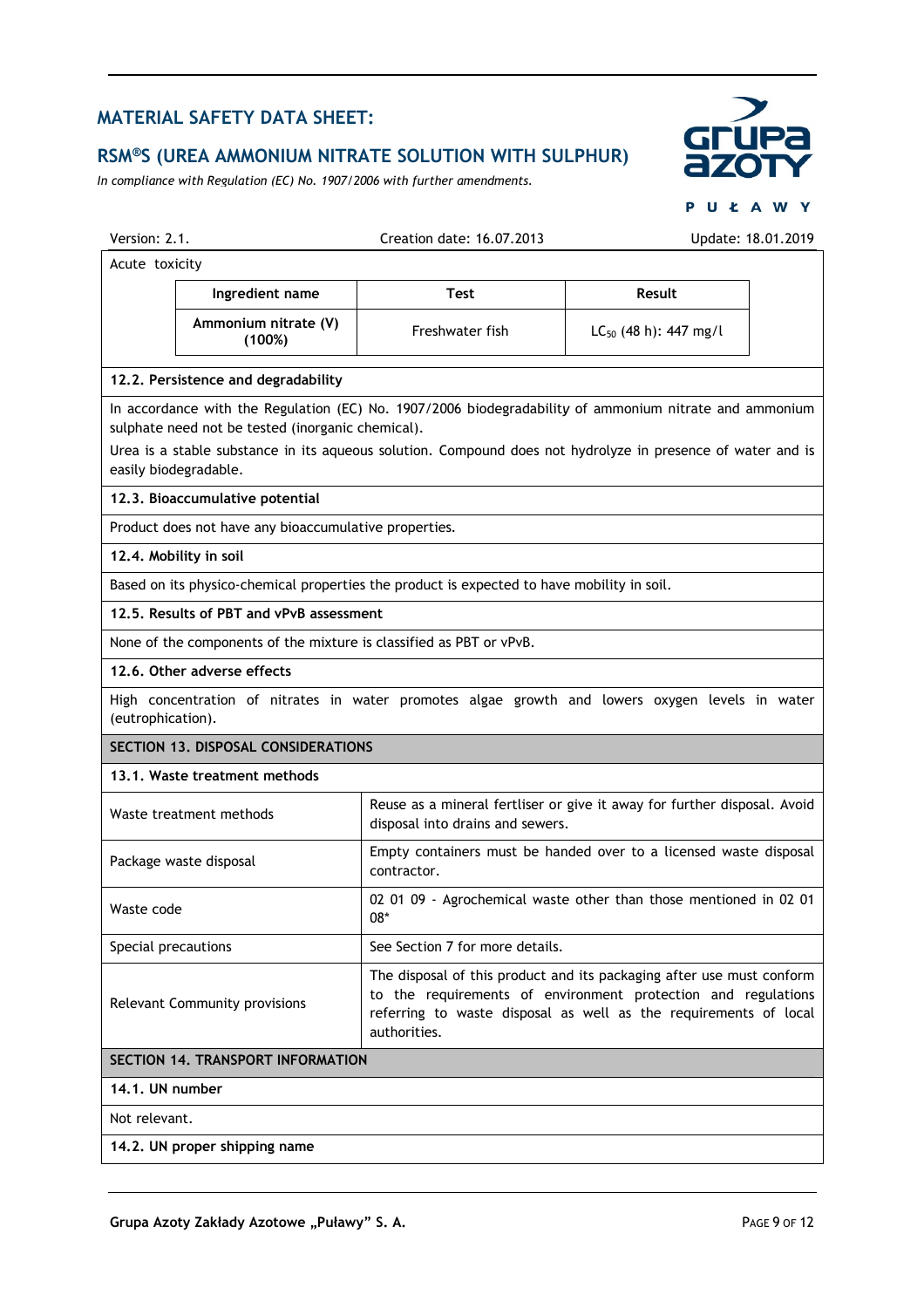#### **RSM®S (UREA AMMONIUM NITRATE SOLUTION WITH SULPHUR)**

*In compliance with Regulation (EC) No. 1907/2006 with further amendments.*



**PUŁAWY** 

| Version: 2.1.                                                            | Creation date: 16.07.2013                                                                                    | Update: 18.01.2019 |  |  |
|--------------------------------------------------------------------------|--------------------------------------------------------------------------------------------------------------|--------------------|--|--|
| Not relevant.                                                            |                                                                                                              |                    |  |  |
| 14.3. Transport hazard class(es)                                         |                                                                                                              |                    |  |  |
| Not relevant.                                                            |                                                                                                              |                    |  |  |
| 14.4. Packing group                                                      |                                                                                                              |                    |  |  |
| Not relevant.                                                            |                                                                                                              |                    |  |  |
| 14.5. Environmental hazards                                              |                                                                                                              |                    |  |  |
| See section 12.                                                          |                                                                                                              |                    |  |  |
| 14.6. Special precautions for user                                       |                                                                                                              |                    |  |  |
| Follow rules and guidelines of the traffic code.                         |                                                                                                              |                    |  |  |
| 14.7. Transport in bulk according to Annex II of MARPOL and the IBC Code |                                                                                                              |                    |  |  |
| Product name                                                             | Not applicable.                                                                                              |                    |  |  |
| Ship type                                                                | Not applicable.                                                                                              |                    |  |  |
| <b>Pollution Category</b>                                                | Not applicable.                                                                                              |                    |  |  |
| SECTION 15. REGULATORY INFORMATION                                       |                                                                                                              |                    |  |  |
|                                                                          | 15.1. Safety, health and environmental regulations/legislation specific for the substance or mixture         |                    |  |  |
| <b>Authorisations</b>                                                    |                                                                                                              |                    |  |  |
| No. 1907/2006.                                                           | None of the components of this mixture is subject to authorisation according to Annex XIV of Regulation (EC) |                    |  |  |
| <b>Restrictions</b>                                                      |                                                                                                              |                    |  |  |
|                                                                          | Ammonium nitrate is subject to following restrictions on the manufacture, placing on the market and use      |                    |  |  |

according to Annex XVII of EC Regulation No. 1907/2006:

- 1. Shall not be placed on the market for the first time after 27 June 2010 as a substance, or in mixtures that contain more than 28% by weight of nitrogen in relation to ammonium nitrate, for use as a solid fertiliser, straight or compound, unless the fertiliser complies with the technical provisions for ammonium nitrate fertilisers of high nitrogen content set out in Annex III to Regulation (EC) No 2003/2003 of the European Parliament and of the Council.
- 2. Shall not be placed on the market after 27 June 2010 as a substance, or in mixtures that contain 16% or more by weight of nitrogen in relation to ammonium nitrate except for supply to:
	- a) downstream users and distributors, including natural or legal persons licensed or authorised in accordance with Council Directive 93/15/EEC;
	- b) farmers for use in agricultural activities, either full time or part time and not necessarily related to the size of the land area.
	- For the purposes of this subparagraph:
	- (i) 'farmer' shall mean a natural or legal person, or a group of natural or legal persons, whatever legal status is granted to the group and its members by national law, whose holding is situated within Community territory, as referred to in Article 299 of the Treaty, and who exercises an agricultural activity;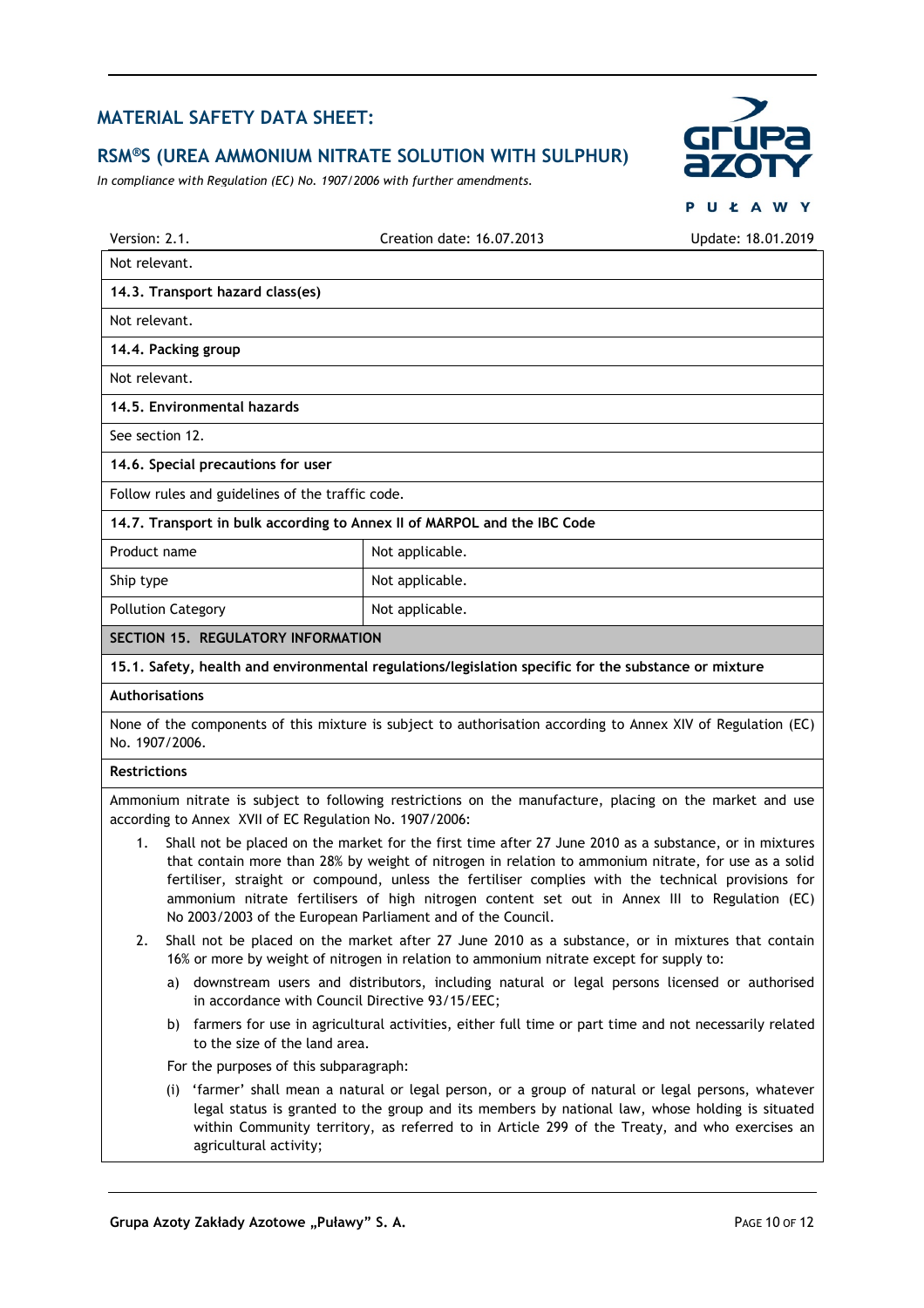## **RSM®S (UREA AMMONIUM NITRATE SOLUTION WITH SULPHUR)**

*In compliance with Regulation (EC) No. 1907/2006 with further amendments.*



PUŁAWY

| Version: 2.1.                                                                                                                  | Creation date: 16.07.2013                                                                                                                                                                                                                                                                                                           | Update: 18.01.2019 |  |
|--------------------------------------------------------------------------------------------------------------------------------|-------------------------------------------------------------------------------------------------------------------------------------------------------------------------------------------------------------------------------------------------------------------------------------------------------------------------------------|--------------------|--|
| Article 5 of Council Regulation (EC) No 1782/2003;                                                                             | (ii) 'agricultural activity' shall mean the production, rearing or growing of agricultural products<br>including harvesting, milking, breeding animals and keeping animals for farming purposes,<br>or maintaining the land in good agricultural and environmental condition as established under                                   |                    |  |
| C)<br>activities.                                                                                                              | natural or legal persons engaged in professional activities such as horticulture, plant growing<br>in greenhouses, maintenance of parks, gardens or sport pitches, forestry or other similar                                                                                                                                        |                    |  |
| 3.<br>Commission and other Member States thereof.                                                                              | However, for the restrictions in paragraph 2, Member States may until 1 July 2014, for socioeconomic<br>reasons, apply a limit of up to 20% by weight of nitrogen in relation to ammonium nitrate for<br>substances and mixtures placed on the market within their territories. They shall inform the                               |                    |  |
| <b>Other UE regulations</b>                                                                                                    |                                                                                                                                                                                                                                                                                                                                     |                    |  |
| as a fertiliser. RSM®S is designated as a EC Fertiliser.                                                                       | Product is in compliance with Regulation (EC) No 2003/2003 relating to fertilisers and is placed on the market                                                                                                                                                                                                                      |                    |  |
|                                                                                                                                | Ammonium nitrate is listed in Part 1 of Annex I to the Regulation (EU) 2012/18 of the European Parliament and<br>of the Council of 4 July 2012 on the control of major-accident hazards involving dangerous substances,<br>amending and subsequently repealing Council Directive 96/82/EC (also known as the Seveso III Directive). |                    |  |
| explosives precursors.                                                                                                         | Ammonium nitrate is listed in Annex II to the Regulation (EU) No 98/2013 on the marketing and use of                                                                                                                                                                                                                                |                    |  |
| 15.2. Chemical safety assessment                                                                                               |                                                                                                                                                                                                                                                                                                                                     |                    |  |
| components of the mixture.                                                                                                     | Grupa Azoty Zakłady Azotowe "Puławy" S.A. conducted a relevant chemical safety assessment for all                                                                                                                                                                                                                                   |                    |  |
| SECTION 16. OTHER INFORMATION                                                                                                  |                                                                                                                                                                                                                                                                                                                                     |                    |  |
| Changes made                                                                                                                   | Section 1, Section 2, Section 4, Section 11.                                                                                                                                                                                                                                                                                        |                    |  |
| Classification of RSM®S is based on classification of the mixture ingredients.                                                 |                                                                                                                                                                                                                                                                                                                                     |                    |  |
| Legend to abbreviations and acronyms:                                                                                          |                                                                                                                                                                                                                                                                                                                                     |                    |  |
| within the European Union.                                                                                                     | EC number - is the seven-digit code that is assigned to chemical substances that are commercially available                                                                                                                                                                                                                         |                    |  |
|                                                                                                                                | DNEL - is the level of exposure to a substance above which humans should not be exposed.                                                                                                                                                                                                                                            |                    |  |
| PNEC - is the concentration below which exposure to a substance is not expected to cause adverse effects for<br>environmental. |                                                                                                                                                                                                                                                                                                                                     |                    |  |
|                                                                                                                                |                                                                                                                                                                                                                                                                                                                                     |                    |  |
| population after a specified test duration.                                                                                    | $LC_{50}$ - in toxicology, the median lethal dose, LD <sub>50</sub> (abbreviation for "Lethal Dose, 50%"), LC <sub>50</sub> (Lethal<br>Concentration, 50%) of a toxic substance or radiation is the dose required to kill half the members of a tested                                                                              |                    |  |
|                                                                                                                                | $LD_{50}$ - in toxicology, lethal dose (LD) is an indication of the lethality of a given chemical substance.<br>It represents the amount of a material, which results in death of 50% of a group of test animals.                                                                                                                   |                    |  |
| solution.                                                                                                                      | Log $K_{O/W}$ - is defined as the ratio of the molar concentrations of a chemical in n-octanol and water, in dilute                                                                                                                                                                                                                 |                    |  |
|                                                                                                                                | Chemical Safety Report for ammonium nitrate.                                                                                                                                                                                                                                                                                        |                    |  |
| References                                                                                                                     | Chemical Safety Report for urea.                                                                                                                                                                                                                                                                                                    |                    |  |
|                                                                                                                                | Ostra methemoglobinemia - przyczyny, objawy i leczenie /Acute                                                                                                                                                                                                                                                                       |                    |  |